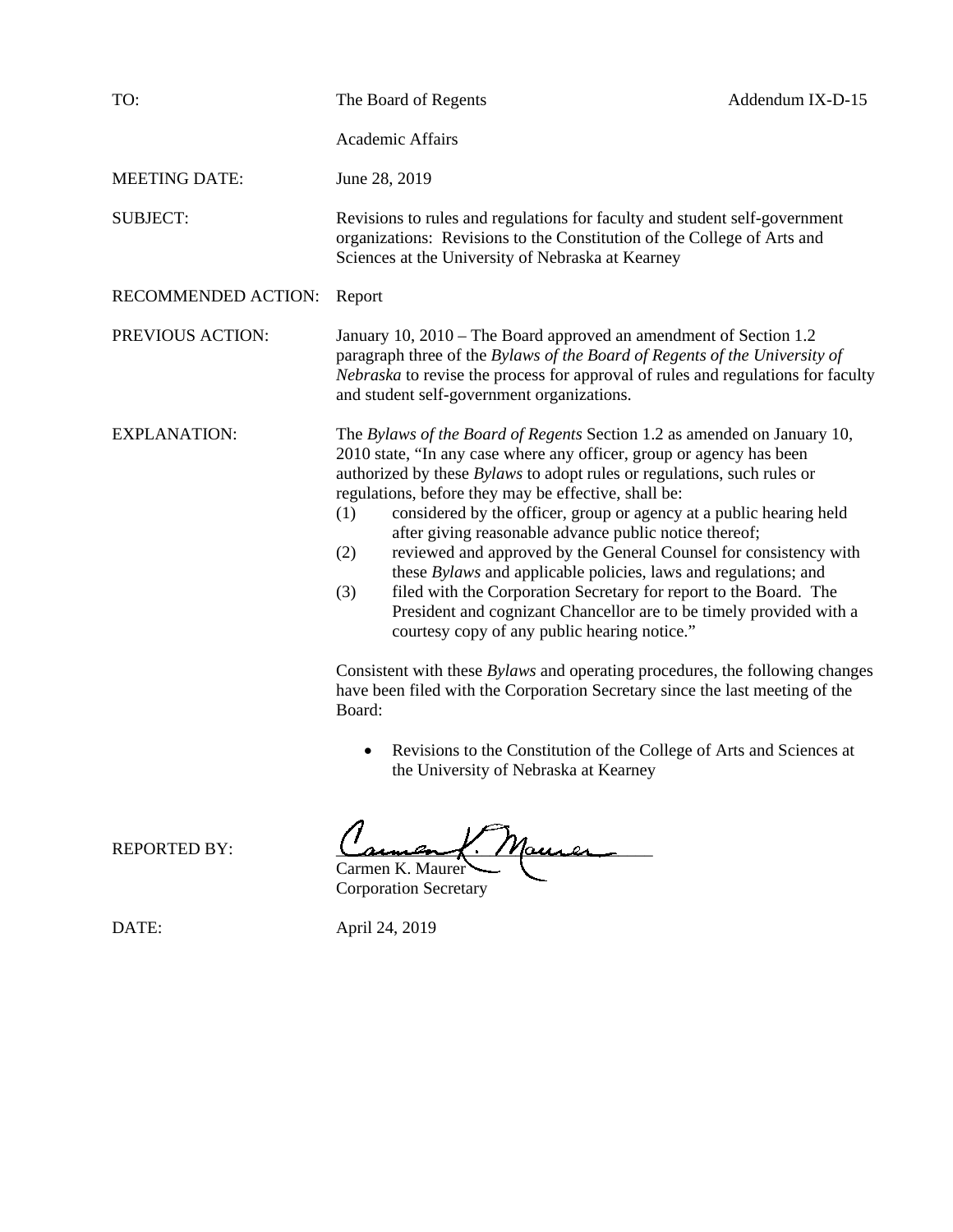## **Constitution of the College of Arts and Sciences University of Nebraska at Kearney Preamble:**  The faculty of the College of Arts and Sciences are dedicated to the academic mission of the University of Nebraska at Kearney as a foundational institution for the liberal arts and sciences. The faculty are committed to providing students the opportunity for education of the highest quality within the College's discipline areas. To accomplish these ends the faculty will provide instruction of scholarly and professional excellence at the general studies and advanced levels that illuminates opportunities and limitations of each discipline, encourages application of the methods and findings of the disciplines to the human condition, and prepares students to matriculate as life-long learners who will continue to educate themselves about the role of the liberal arts and sciences in their lives. **Article I: Structure:**  a. The College of Arts and Sciences is composed of faculty organized into divisions, departments, programs, and supra-departmental and inter-departmental components. The four Divisions of the College are the following: Natural Sciences, Social Sciences, Humanities, and Communication and Fine and Performing Arts. b. The departments within each division are the following: 23 Natural Sciences: Biology, Chemistry, Mathematics & Statistics, and Physics & Astronomy. Social Sciences: Criminal Justice, Geography, Political Science, Psychology, Sociology, and Social Work. Humanities: English, History, Modern Languages, and Philosophy. Communication and Fine and Performing Arts: Art & Design, Communication, and Music, Theatre & Dance. c. The following programs are recognized as part of the College of Arts and Sciences International Studies, Women and Gender Studies, Ethnic Studies, and Health Sciences. **Article II: Faculty Governance** a. Governance: In accordance with Regents Bylaws 2.9, the immediate governance of the College of Arts and Sciences and its constituent components shall be by the faculty of the College. b. Voting Membership: Those who qualify as voting members of the Faculty of the College of Arts and Sciences (hereafter referred to as "faculty" or "the Faculty") must meet

the following requirements: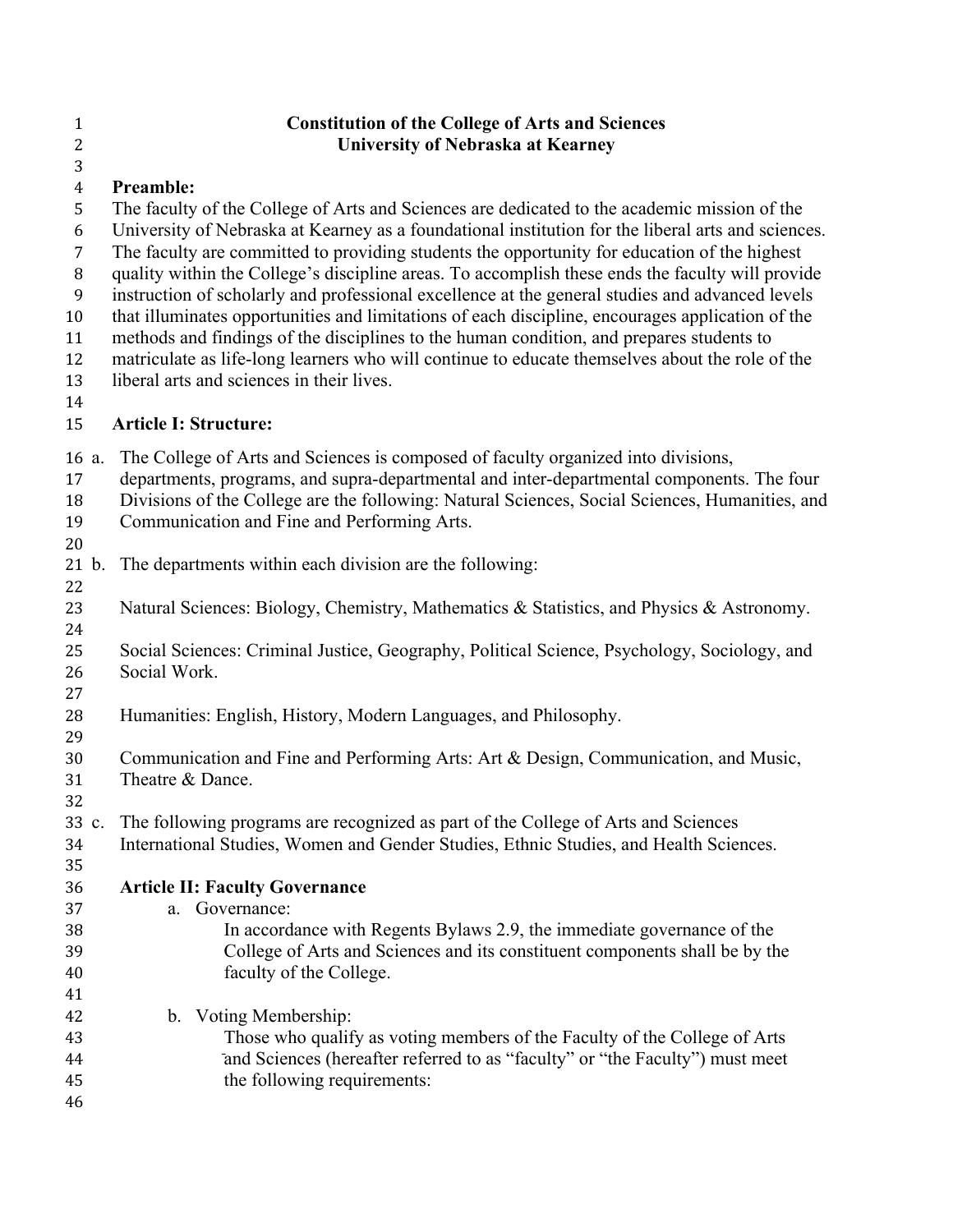| 47 |               | The individual must hold a faculty rank of Lecturer, Senior Lecturer,                    |
|----|---------------|------------------------------------------------------------------------------------------|
| 48 |               | Instructor, Assistant Professor, Associate Professor, or Professor.                      |
| 49 |               |                                                                                          |
| 50 |               | The individual's employment status with the University of Nebraska at Kearney            |
| 51 |               | must include eligibility for 1.0 full-time equivalent (FTE) fringe benefits.             |
| 52 |               |                                                                                          |
| 53 |               | The individual's non-administrative workload assignment within the College               |
| 54 |               | must be equal to or greater than 0.5 FTE.                                                |
| 55 |               |                                                                                          |
| 56 |               | The individual's administrative workload assignment cannot exceed 0.5 FTE.               |
| 57 |               |                                                                                          |
| 58 |               | Qualifying individuals with workload responsibilities in more than one UNK               |
| 59 |               | college will declare in which college they desire to be a voting member.                 |
| 60 |               |                                                                                          |
| 61 |               | Qualifying individuals with workload responsibilities in more than one division          |
| 62 |               | within the College of Arts and Sciences will be a voting member in the                   |
| 63 |               | division with the greatest workload share. If there are equal workload shares in         |
| 64 |               | more than one division, the individual will declare in which division she or he          |
| 65 |               | desires to be a voting member.                                                           |
| 66 |               |                                                                                          |
| 67 |               | c. Ex Officio Membership:                                                                |
| 68 |               | The Dean of the College of Arts and Sciences and such other persons as may be            |
| 69 |               | designated by the Faculty shall be <i>ex officio</i> members of the Faculty, without     |
| 70 |               | voting privileges.                                                                       |
| 71 |               |                                                                                          |
| 72 |               | <b>Article III: College Meetings</b>                                                     |
| 73 |               |                                                                                          |
| 74 |               | a) Regular business meetings will be held at least once per semester, at a time          |
| 75 |               | designated by the Dean with at least a two-week notice given to the Faculty.             |
| 76 |               |                                                                                          |
| 77 |               | b) Special meetings may be called by the Dean of the College. Special meetings must      |
| 78 |               | be called by the Dean within ten working days after petition by at least ten Faculty     |
| 79 |               | members, by request of the Advisory Committee, or by vote of the Faculty when in         |
| 80 |               | regular or special session.                                                              |
| 81 |               |                                                                                          |
| 82 | $\mathbf{c})$ | Thirty percent of the Faculty constitutes a quorum at any meeting of the Faculty.        |
| 83 |               | When voting is conducted via mail, faculty are assumed to be absent unless they cast     |
| 84 |               | a vote. In this case, a quorum is met when at least thirty percent of the Faculty cast a |
| 85 |               | vote. In the case of the creation or change of College policy, the quorum and            |
| 86 |               | minimum voting percentage threshold is increased to at least 50%.                        |
| 87 |               |                                                                                          |
| 88 |               | d) Meetings will be conducted according to Robert's Rules of Order, Newly Revised        |
| 89 |               | where not in conflict with the Constitution or Bylaws of the College.                    |
| 90 |               |                                                                                          |
| 91 |               |                                                                                          |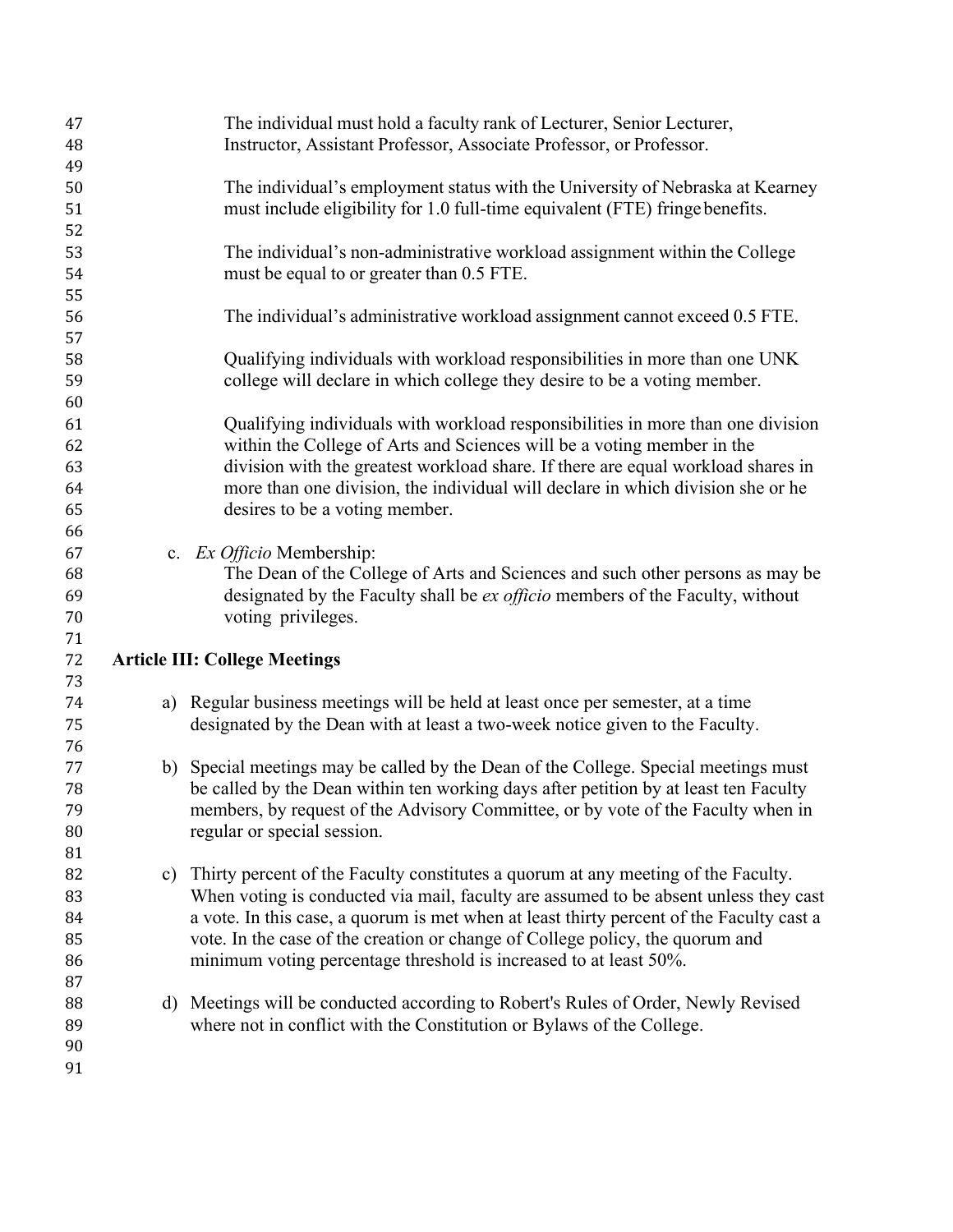## **Article IV: Committees**

93<br>94<br>95

Section 1. Standing Committees.

| 95<br>96              | There shall be four standing committees: the Advisory Committee, the Educational Policy<br>Committee, the Rank and Tenure Committee, and the Oversight Committee. |                                                                                                                                      |  |
|-----------------------|-------------------------------------------------------------------------------------------------------------------------------------------------------------------|--------------------------------------------------------------------------------------------------------------------------------------|--|
| 97<br>98<br>99<br>100 |                                                                                                                                                                   | A. The Advisory Committee shall:<br>1) Advise the Dean on matters initiated by the Committee or by the<br>Faculty;                   |  |
| 101<br>102            | 2)                                                                                                                                                                | Advise the Dean of matters he or she refers to it;                                                                                   |  |
| 103<br>104            |                                                                                                                                                                   | 3) Advise the Dean on implementation of policy;                                                                                      |  |
| 105<br>106            |                                                                                                                                                                   | 4) Review the long term and general aspects of the College's<br>activities, including staff, faculty and facility requirements;      |  |
| 107<br>108            |                                                                                                                                                                   | 5) Propose policies for presentation to the Faculty;                                                                                 |  |
| 109<br>110            | 6)                                                                                                                                                                | Have general review responsibility and make recommendations                                                                          |  |
| 111<br>112            |                                                                                                                                                                   | concerning leave of absence and sabbatical policies within the<br>College;                                                           |  |
| 113                   | 7)                                                                                                                                                                | Advise the Dean on grievances amongst the Faculty.                                                                                   |  |
| 114<br>115            |                                                                                                                                                                   | B. The Educational Policy Committee shall:<br>1) Advise the Dean on all matters of educational policy;                               |  |
| 116<br>117            |                                                                                                                                                                   | 2) Exercise general oversight of the College's academic standards;                                                                   |  |
| 118<br>119<br>120     |                                                                                                                                                                   | 3) Evaluate and may recommend proposals concerning admission<br>and graduation requirements, including changes in degree             |  |
| 121<br>122            | requirements, new programs, and new degrees;                                                                                                                      |                                                                                                                                      |  |
| 123<br>124            | 4)                                                                                                                                                                | Be authorized by the Faculty to pass on student petitions for<br>relief from College rules, determine addition of courses, deletion  |  |
| 125<br>126            |                                                                                                                                                                   | of courses, and changes in course names and numbers. After<br>acting under this authorization, the Committee will circulate its      |  |
| 127<br>128            |                                                                                                                                                                   | decisions in writing to the Faculty. These decisions will be<br>considered approved unless, within fifteen working days of           |  |
| 129<br>130            |                                                                                                                                                                   | issuance, action is initiated under Article III, section b and c.;                                                                   |  |
| 131<br>132            |                                                                                                                                                                   | 5) Serve in an advisory capacity to the Dean for students who<br>believe that evaluation of their academic progress has been         |  |
| 133<br>134            |                                                                                                                                                                   | prejudiced or capricious. Committee procedures shall provide for<br>changing of a student's evaluation, upon the committee's finding |  |
| 135<br>136            |                                                                                                                                                                   | that an academic evaluation by a member of the faculty has been<br>prejudiced or capricious.                                         |  |
|                       |                                                                                                                                                                   |                                                                                                                                      |  |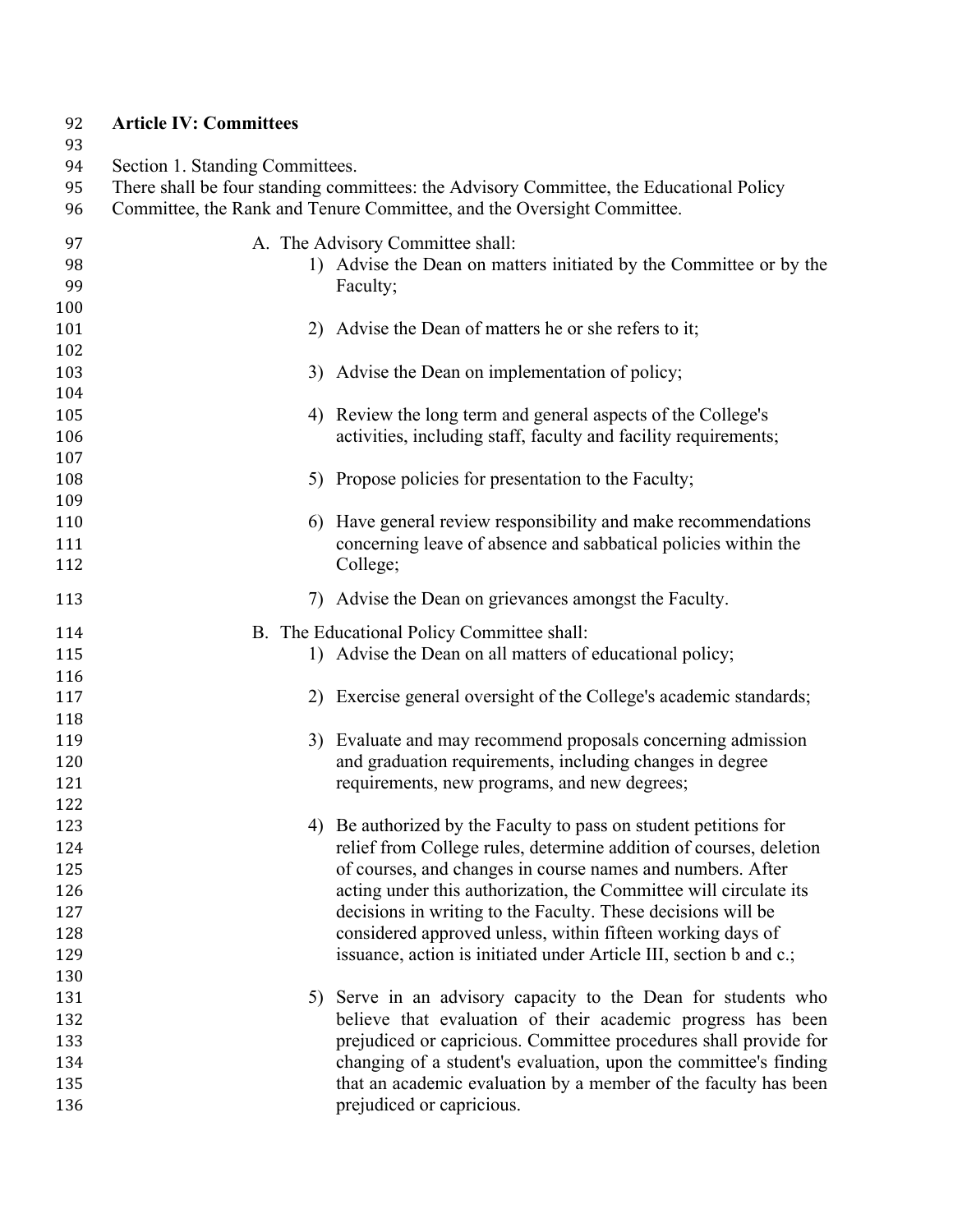| 137 |                                                                 | C. The Rank and Tenure Committee shall:                                                         |  |
|-----|-----------------------------------------------------------------|-------------------------------------------------------------------------------------------------|--|
| 138 | 1) Ensure that departments comply with Regents Bylaws 4.5       |                                                                                                 |  |
| 139 | and 4.6 and UNK Guidelines: Evaluation, Promotion, and          |                                                                                                 |  |
| 140 | Tenure, Article IV. 2, which state that each department shall   |                                                                                                 |  |
| 141 | establish a written set of procedures, guidelines, and criteria |                                                                                                 |  |
| 142 |                                                                 | for evaluation for promotion and tenure.                                                        |  |
| 143 |                                                                 |                                                                                                 |  |
| 144 |                                                                 | 2) Review departmental rank and tenure recommendations.                                         |  |
| 145 |                                                                 |                                                                                                 |  |
| 146 |                                                                 | 3) Work with the Dean to determine rank and tenure                                              |  |
| 147 |                                                                 | recommendations for the College. If the a recommendation                                        |  |
| 148 |                                                                 | differs from the Departmental Peer Review Committee or the                                      |  |
| 149 |                                                                 | Department Chair, then a written rationale must be submitted.                                   |  |
| 150 |                                                                 |                                                                                                 |  |
| 151 |                                                                 | 4) Advise the Dean on other personnel matters directly related                                  |  |
| 152 |                                                                 | to Rank and Tenure.                                                                             |  |
| 153 |                                                                 |                                                                                                 |  |
| 154 |                                                                 | If the a recommendation of the Rank and Tenure Committee                                        |  |
| 155 |                                                                 | differs from the department or the Dean's recommendation,                                       |  |
| 156 |                                                                 | the Dean shall so inform the Vice Chancellor for Academic                                       |  |
| 157 |                                                                 | Affairs and the Chancellor.                                                                     |  |
| 158 |                                                                 |                                                                                                 |  |
| 159 |                                                                 | D. The Oversight Committee shall:                                                               |  |
| 160 |                                                                 | 1) Advise the Dean on matters relating to the philosophy of the                                 |  |
| 161 |                                                                 | College as outlined in the Preamble of the Constitution.                                        |  |
| 162 |                                                                 |                                                                                                 |  |
| 163 |                                                                 | 2) Exercise general oversight to ensure that the College's policies                             |  |
| 164 |                                                                 | and procedures adhere to the philosophy of the College.                                         |  |
| 165 |                                                                 |                                                                                                 |  |
| 166 |                                                                 | 3) Organize and conduct elections within the College.                                           |  |
| 167 |                                                                 | 4) Review procedures for selection of Departmental Chairs. This                                 |  |
| 168 |                                                                 | may include providing oversight in balloting for reappointment                                  |  |
| 169 |                                                                 | of incumbents.                                                                                  |  |
| 170 |                                                                 |                                                                                                 |  |
| 171 | Section 2. Special Committees.                                  |                                                                                                 |  |
| 172 |                                                                 | Special committees for holding elections, resolving grievances, addressing ad hoc issues, etc., |  |
| 173 |                                                                 | may be created by the Dean, by the Faculty, or by the Standing Committees.                      |  |
| 174 |                                                                 |                                                                                                 |  |
| 175 | Section 3. Committee membership.                                |                                                                                                 |  |
| 176 | 1)                                                              | The Dean is an <i>ex officio</i> member of committees of the College,                           |  |
| 177 |                                                                 | without voting privileges.                                                                      |  |
| 178 |                                                                 |                                                                                                 |  |
| 179 | 2)                                                              | The members of the Rank and Tenure Committee will be tenured                                    |  |
| 180 |                                                                 | faculty, excluding Department chairs and College                                                |  |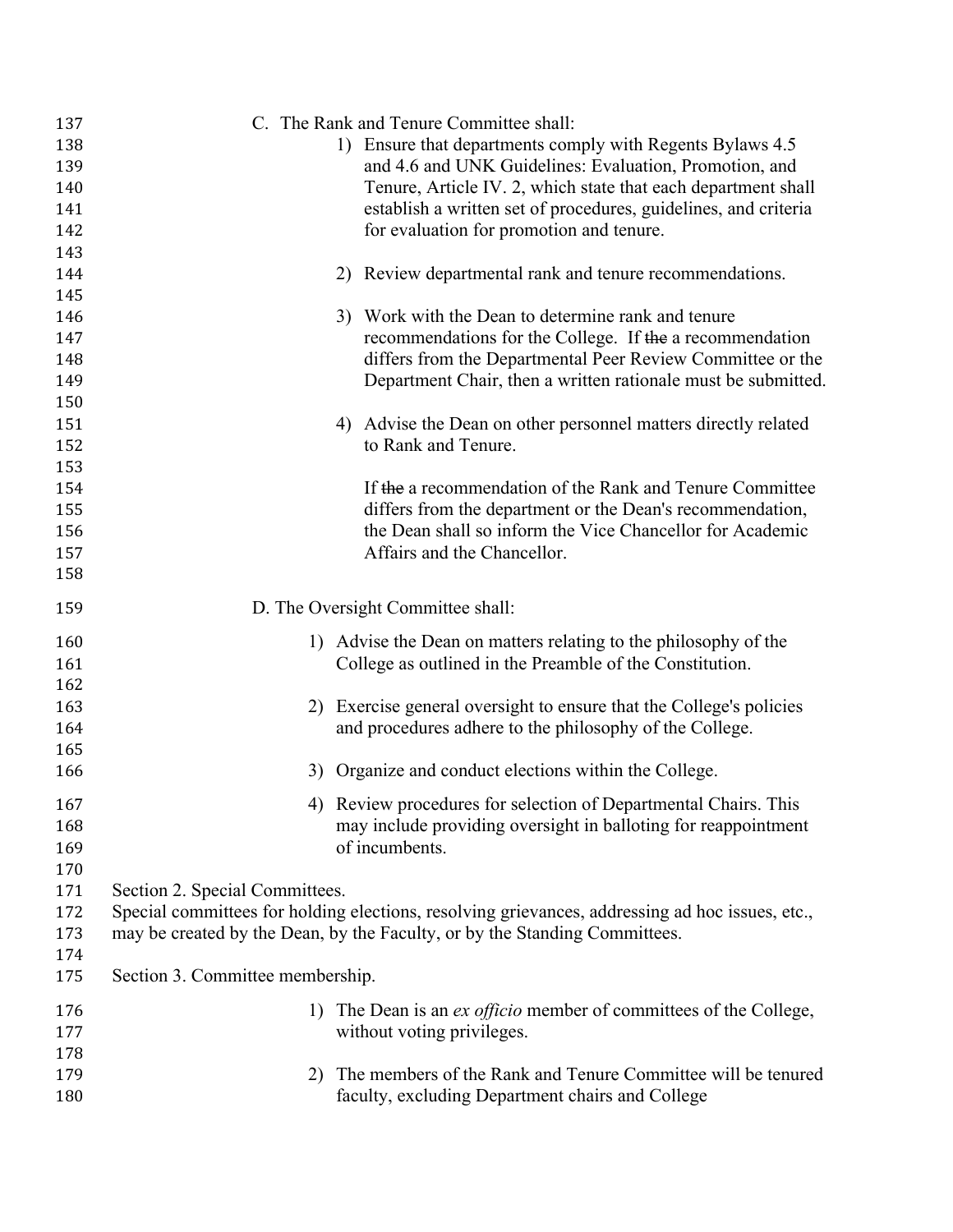| 181 |                                      | Assistant/Associate Deans, at the rank of Associate Professor              |
|-----|--------------------------------------|----------------------------------------------------------------------------|
| 182 |                                      | and/or Professor. Members of the committee shall not serve                 |
| 183 |                                      | during the academic year they present themselves for promotion.            |
| 184 |                                      |                                                                            |
| 185 | 3)                                   | The Advisory Committee, the Oversight Committee, and the                   |
| 186 |                                      | Educational Policy Committee will have faculty as members.                 |
| 187 |                                      |                                                                            |
| 188 | 4)                                   | Means of election and the number of faculty members of the                 |
| 189 |                                      | standing committees will be as prescribed in the Bylaws of the             |
| 190 |                                      | College.                                                                   |
| 191 |                                      |                                                                            |
| 192 |                                      | 5) Two members from each Division shall be elected to each of the          |
| 193 |                                      | standing committees, and no standing committee shall have more             |
| 194 |                                      | than one member from a department. Department Chairs shall be              |
| 195 |                                      | considered members of the faculty, but are excluded from                   |
| 196 |                                      | membership on the Rank & Tenure Committee. Terms of service                |
| 197 |                                      | shall be for two years, with staggered terms so that one-half of           |
| 198 |                                      | the faculty membership seats are elected every year. To ensure             |
| 199 |                                      | staggered terms for each College "Division," the Advisory                  |
| 200 |                                      | Committee shall be empowered to set terms shorter than two                 |
| 201 |                                      | years; however, incumbent members' terms shall not be                      |
| 202 |                                      | shortened.                                                                 |
| 203 |                                      |                                                                            |
| 204 | 6)                                   | Faculty members of the Advisory Committee, the Educational                 |
| 205 |                                      | Policy Committee, the Rank and Tenure Committee, and the                   |
| 206 |                                      | Oversight Committee shall not be eligible for more than two                |
| 207 |                                      | consecutive, 2-year terms, or for membership on more than one              |
| 208 |                                      | standing committee at any given time.                                      |
| 209 |                                      |                                                                            |
| 210 | 7)                                   | In case of a vacancy on a standing committee, a special election           |
| 211 |                                      | will be held for the purpose of electing a replacement.                    |
| 212 |                                      |                                                                            |
| 213 | 8)                                   | Members of special committees will be appointed by the Dean,               |
| 214 |                                      | unless otherwise determined for special committees created by              |
| 215 |                                      | the Faculty.                                                               |
| 216 |                                      |                                                                            |
| 217 | <b>Article V: Office of the Dean</b> |                                                                            |
| 218 | Section 1. Responsibilities.         |                                                                            |
| 219 |                                      | The Dean of the College shall provide educational leadership; be           |
| 220 |                                      | the officer primarily charged with the administration of the College;      |
| 221 |                                      | serve as intermediary between the College and the University; be the       |
| 222 |                                      | presiding officer at Faculty meetings; appoint a parliamentarian           |
| 223 |                                      | after consultation with the Advisory Committee; report to the              |
| 224 |                                      | Faculty at regular business meetings on the status of past College policy; |
| 225 |                                      | serve to resolve grade appeals with the aid of an appointed appeals        |
| 226 |                                      | committee if deemed necessary.                                             |
|     |                                      |                                                                            |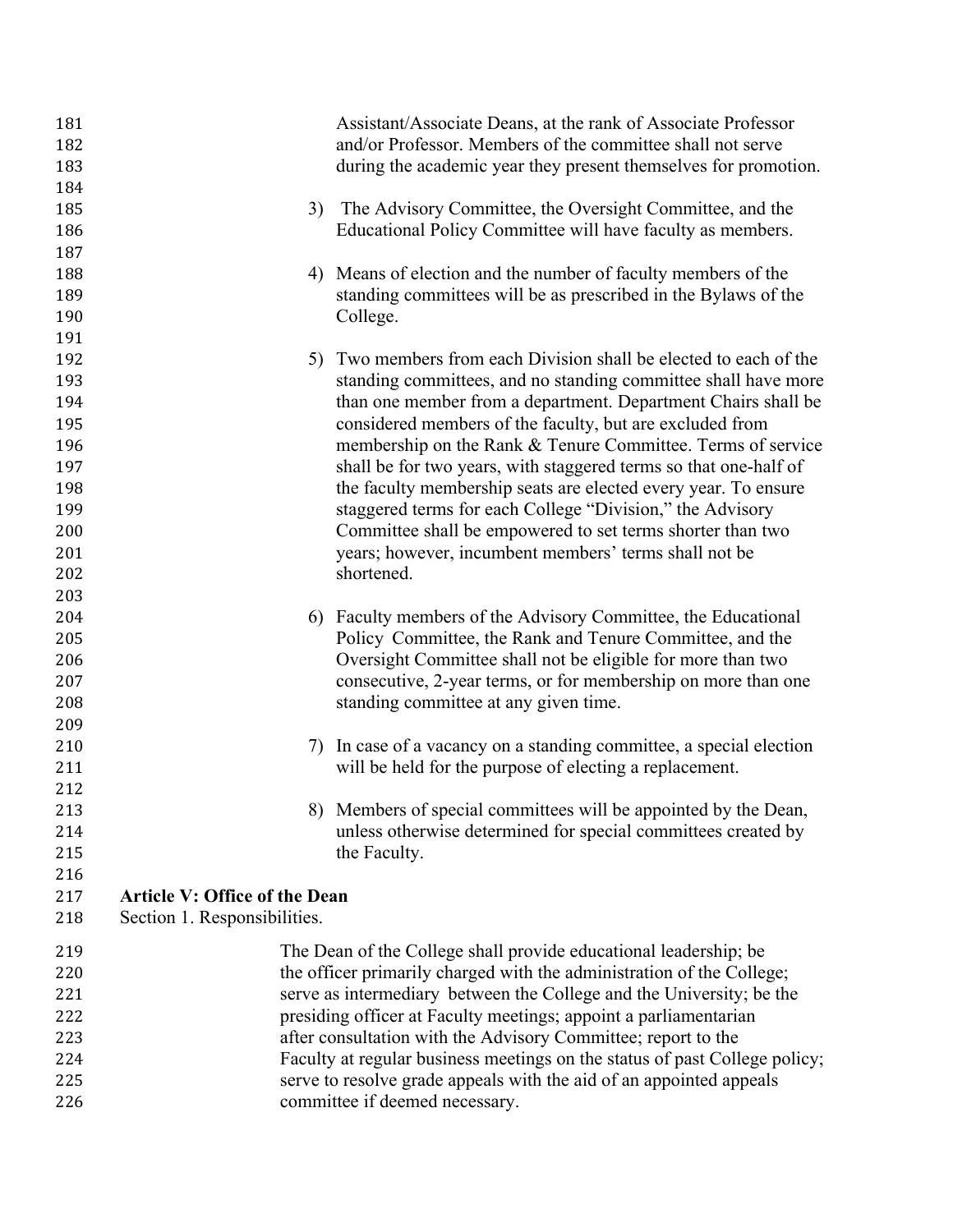| 227<br>228<br>229<br>230<br>231<br>232<br>233<br>234<br>235<br>236<br>237<br>238 | Section 2. Selection of the Dean, Associate Deans and Assistant Deans.<br>Appointment of the Dean, Associate Deans, and Assistant Deans shall be<br>recommended to the President and the Board of Regents by the<br>Chancellor, following procedures specified in the Bylaws of the Board of<br>Regents. At least every third anniversary year of appointment, the<br>Advisory Committee shall make recommendations to the Chancellor or<br>designated representative concerning continued appointment of the Dean,<br>Associate Dean, or Assistant Dean.<br>Section 3. Temporary vacancy.<br>In case of incapacitation or other temporary vacancy in the office of the<br>Dean, the Advisory Committee shall confer with the Vice Chancellor for |  |  |
|----------------------------------------------------------------------------------|---------------------------------------------------------------------------------------------------------------------------------------------------------------------------------------------------------------------------------------------------------------------------------------------------------------------------------------------------------------------------------------------------------------------------------------------------------------------------------------------------------------------------------------------------------------------------------------------------------------------------------------------------------------------------------------------------------------------------------------------------|--|--|
| 239<br>240                                                                       | Academic Affairs on the appointment of an Acting Dean.                                                                                                                                                                                                                                                                                                                                                                                                                                                                                                                                                                                                                                                                                            |  |  |
| 241<br>242                                                                       | <b>Article VI: Departments</b><br>Section 1. Definition                                                                                                                                                                                                                                                                                                                                                                                                                                                                                                                                                                                                                                                                                           |  |  |
| 243                                                                              | A department is an academic community of a professional discipline and interest                                                                                                                                                                                                                                                                                                                                                                                                                                                                                                                                                                                                                                                                   |  |  |
| 244                                                                              | and an administrative unit of the College. Subject to the jurisdiction of                                                                                                                                                                                                                                                                                                                                                                                                                                                                                                                                                                                                                                                                         |  |  |
| 245                                                                              | institutions that have overall responsibility for the University of Nebraska at                                                                                                                                                                                                                                                                                                                                                                                                                                                                                                                                                                                                                                                                   |  |  |
| 246                                                                              | Kearney and in conformity with the policies of the College of Arts and Sciences,                                                                                                                                                                                                                                                                                                                                                                                                                                                                                                                                                                                                                                                                  |  |  |
| 247                                                                              | a department shall determine its policies and programs through means adopted by                                                                                                                                                                                                                                                                                                                                                                                                                                                                                                                                                                                                                                                                   |  |  |
| 248                                                                              | the department. The Chair of the department or the departmental staff may make                                                                                                                                                                                                                                                                                                                                                                                                                                                                                                                                                                                                                                                                    |  |  |
| 249                                                                              | recommendations to the Dean and Faculty of the College concerning the welfare                                                                                                                                                                                                                                                                                                                                                                                                                                                                                                                                                                                                                                                                     |  |  |
| 250                                                                              | of the department or its relations to other departments. Before making such                                                                                                                                                                                                                                                                                                                                                                                                                                                                                                                                                                                                                                                                       |  |  |
| 251                                                                              | recommendations the Chair of the department shall consult with the departmental                                                                                                                                                                                                                                                                                                                                                                                                                                                                                                                                                                                                                                                                   |  |  |
| 252                                                                              | faculty. Where the recommendation of the Chair differs from the advice given by                                                                                                                                                                                                                                                                                                                                                                                                                                                                                                                                                                                                                                                                   |  |  |
| 253                                                                              | the departmental faculty, the Chair shall so inform the Dean. Meetings of the                                                                                                                                                                                                                                                                                                                                                                                                                                                                                                                                                                                                                                                                     |  |  |
| 254                                                                              | departmental staff may be called by the Chancellor, the Dean, the chair, or                                                                                                                                                                                                                                                                                                                                                                                                                                                                                                                                                                                                                                                                       |  |  |
| 255                                                                              | by a majority of its members.                                                                                                                                                                                                                                                                                                                                                                                                                                                                                                                                                                                                                                                                                                                     |  |  |
| 256                                                                              |                                                                                                                                                                                                                                                                                                                                                                                                                                                                                                                                                                                                                                                                                                                                                   |  |  |
| 257                                                                              | Section 2. Chair.                                                                                                                                                                                                                                                                                                                                                                                                                                                                                                                                                                                                                                                                                                                                 |  |  |
| 258                                                                              | 1) The Department Chair shall be responsible to the Dean for departmental                                                                                                                                                                                                                                                                                                                                                                                                                                                                                                                                                                                                                                                                         |  |  |
| 259                                                                              | administration; be the department's official representative in all matters                                                                                                                                                                                                                                                                                                                                                                                                                                                                                                                                                                                                                                                                        |  |  |
| 260                                                                              | except those delegated to other members of the department; and serve as                                                                                                                                                                                                                                                                                                                                                                                                                                                                                                                                                                                                                                                                           |  |  |
| 261                                                                              | intermediary between the department and other individuals and units of                                                                                                                                                                                                                                                                                                                                                                                                                                                                                                                                                                                                                                                                            |  |  |
| 262                                                                              | the University.                                                                                                                                                                                                                                                                                                                                                                                                                                                                                                                                                                                                                                                                                                                                   |  |  |
| 263                                                                              |                                                                                                                                                                                                                                                                                                                                                                                                                                                                                                                                                                                                                                                                                                                                                   |  |  |
| 264                                                                              | Chairs shall be appointed by the Board of Regents, upon recommendation<br>2)                                                                                                                                                                                                                                                                                                                                                                                                                                                                                                                                                                                                                                                                      |  |  |
| 265                                                                              | of the Dean, after appropriate consultation with the departmental faculty                                                                                                                                                                                                                                                                                                                                                                                                                                                                                                                                                                                                                                                                         |  |  |
| 266                                                                              | and concurrence by the Chancellor and the President, for a term not                                                                                                                                                                                                                                                                                                                                                                                                                                                                                                                                                                                                                                                                               |  |  |
| 267                                                                              | exceeding five years but eligible for reappointment. Prior to                                                                                                                                                                                                                                                                                                                                                                                                                                                                                                                                                                                                                                                                                     |  |  |
| 268                                                                              | recommending the reappointment of a chair, the Dean shall take a closed                                                                                                                                                                                                                                                                                                                                                                                                                                                                                                                                                                                                                                                                           |  |  |
| 269                                                                              | ballot of the department members on the question of reappointment of the                                                                                                                                                                                                                                                                                                                                                                                                                                                                                                                                                                                                                                                                          |  |  |
| 270                                                                              | incumbent.                                                                                                                                                                                                                                                                                                                                                                                                                                                                                                                                                                                                                                                                                                                                        |  |  |
| 271                                                                              |                                                                                                                                                                                                                                                                                                                                                                                                                                                                                                                                                                                                                                                                                                                                                   |  |  |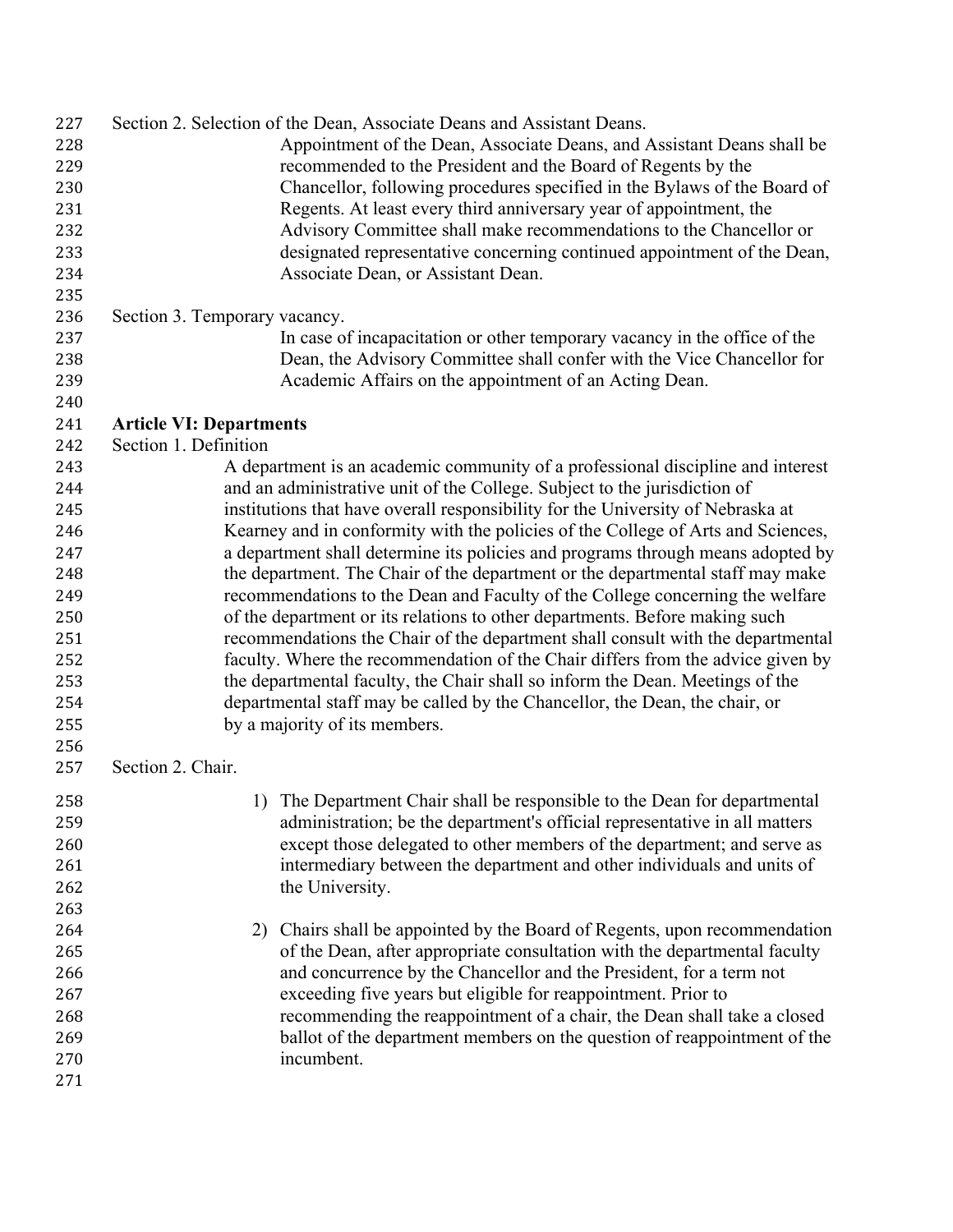| 272<br>273<br>274<br>275 |    | 3) In case of a vacancy existing or pending in a department chair, the Dean<br>will request the department to provide suggestions and the name or names<br>of candidates, a request which shall be fulfilled through means adopted by<br>the department. |
|--------------------------|----|----------------------------------------------------------------------------------------------------------------------------------------------------------------------------------------------------------------------------------------------------------|
| 276<br>277               |    | Section 3. Council of Department Chairs and Directors.                                                                                                                                                                                                   |
| 278                      |    | 1) The Council of Department Chairs shall consist of Deans, Assistant and                                                                                                                                                                                |
| 279                      |    | Associate Deans, Chairs and Directors of all departments and programs of                                                                                                                                                                                 |
| 280                      |    | the College. The Dean and Assistant and Associate Deans of the College,                                                                                                                                                                                  |
| 281                      |    | and the Directors of divisions or programs administered by the College,                                                                                                                                                                                  |
| 282                      |    | shall be non-voting members of the Council. In the event a member must                                                                                                                                                                                   |
| 283                      |    | be absent from a Council meeting, a representative to the Council meeting                                                                                                                                                                                |
| 284                      |    | may be appointed by the absent member.                                                                                                                                                                                                                   |
| 285                      |    | The Council shall:                                                                                                                                                                                                                                       |
| 286                      |    | a.) Advise the Dean in matters relating to administrative policies and                                                                                                                                                                                   |
| 287                      |    | procedures within the College of Arts and Sciences and its                                                                                                                                                                                               |
| 288                      |    | departments or other administrative units. These advisory duties shall                                                                                                                                                                                   |
| 289                      |    | not supersede those delegated to the Advisory and Educational Policy                                                                                                                                                                                     |
| 290                      |    | Committees as defined in Article II, Section 1.                                                                                                                                                                                                          |
| 291                      |    |                                                                                                                                                                                                                                                          |
| 292                      |    | b.) Make recommendations to the Dean in matters relating to University                                                                                                                                                                                   |
| 293                      |    | administrative policies and procedures which affect the College of                                                                                                                                                                                       |
| 294                      |    | Arts and Sciences and its departments or other administrative units.                                                                                                                                                                                     |
| 295                      |    |                                                                                                                                                                                                                                                          |
| 296<br>297               |    | c.) Provide a forum for discussion of mutual problems and concerns<br>relating to the administration of departments or other units within the                                                                                                            |
| 298                      |    | College of Arts and Sciences.                                                                                                                                                                                                                            |
| 299                      |    |                                                                                                                                                                                                                                                          |
| 300                      | 2) | The Council shall convene at regular intervals to be determined by the                                                                                                                                                                                   |
| 301                      |    | membership at the beginning of each academic year. Any member may                                                                                                                                                                                        |
| 302                      |    | request the presiding officer to include an item in the agenda of a regular                                                                                                                                                                              |
| 303                      |    | meeting. Special meetings of the Council may be called at the request of                                                                                                                                                                                 |
| 304                      |    | the Dean, the Vice Chancellor for Academic Affairs, the Chancellor, or                                                                                                                                                                                   |
| 305                      |    | any member of the Council.                                                                                                                                                                                                                               |
| 306                      |    |                                                                                                                                                                                                                                                          |
| 307                      | 3) | The Dean is the presiding officer of the Council. In addition to chairing                                                                                                                                                                                |
| 308                      |    | meetings of the Council, the Dean shall be responsible for:                                                                                                                                                                                              |
| 309                      |    |                                                                                                                                                                                                                                                          |
| 310                      |    | Establishing a meeting time for the Council and calling<br>a)                                                                                                                                                                                            |
| 311                      |    | special meetings at the request of the Vice Chancellor for                                                                                                                                                                                               |
| 312                      |    | Academic Affairs, the Chancellor, or Council members.                                                                                                                                                                                                    |
| 313                      |    |                                                                                                                                                                                                                                                          |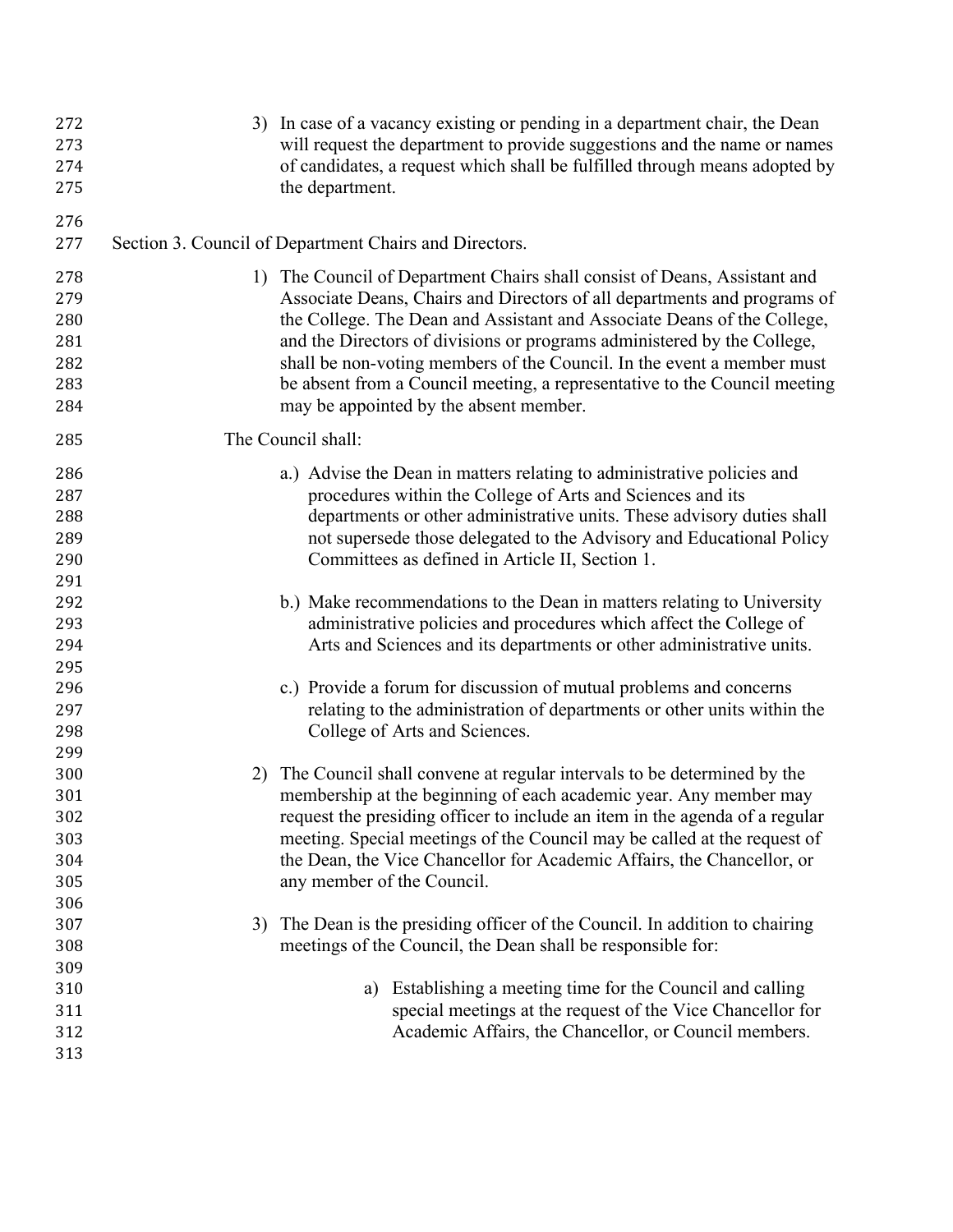| 314<br>315<br>316        | b) Receiving agenda items for Council meetings and<br>distributing agendas to Council members.                                                                                                                                                                                               |
|--------------------------|----------------------------------------------------------------------------------------------------------------------------------------------------------------------------------------------------------------------------------------------------------------------------------------------|
| 317<br>318<br>319<br>320 | Article VII. Supra-Departmental or Inter-Departmental Units.<br>Supra-Departmental or Inter-Departmental units, such as schools, divisions,<br>and interdisciplinary programs, may be established. Channels of administrative<br>communication shall be defined when such units are created. |
| 321                      | <b>Article VIII. Amendments.</b>                                                                                                                                                                                                                                                             |
| 322<br>323               | Section 1. Proposal of Amendments.                                                                                                                                                                                                                                                           |
| 324                      | Amendments to the Constitution or Bylaws of the College may be proposed by                                                                                                                                                                                                                   |
| 325<br>326<br>327        | the Advisory Committee, or by at least twenty Faculty members who provide the<br>amendments to the Advisory Committee. In either case, amendments must be<br>provided to the Faculty no later than ten working days before a regular Faculty                                                 |
| 328                      | meeting or a special Faculty meeting.                                                                                                                                                                                                                                                        |
| 329                      |                                                                                                                                                                                                                                                                                              |
| 330                      | Section 2. Approval of Amendments.                                                                                                                                                                                                                                                           |
| 331<br>332               | a) Proposed amendments to the Constitution will be circulated in writing to<br>the Faculty by the Advisory Committee at least five working days prior to                                                                                                                                     |
| 333                      | the next regular Faculty meeting or a special Faculty meeting. Voting will                                                                                                                                                                                                                   |
| 334<br>335               | be by distributed ballot either at the meeting or by subsequent paper mail<br>or electronic mail, as determined by the Oversight Committee. A simple                                                                                                                                         |
| 336                      | majority approval of the Faculty voting on the question will be necessary                                                                                                                                                                                                                    |
| 337                      | for resolution of the question.                                                                                                                                                                                                                                                              |
| 338                      |                                                                                                                                                                                                                                                                                              |
| 339                      | b) Proposed amendments to the Bylaws will be circulated in writing to the                                                                                                                                                                                                                    |
| 340                      | Faculty by the Advisory Committee at least five working days prior to the                                                                                                                                                                                                                    |
| 341                      | next regular or special faculty meeting. Voting will be by distributed ballot                                                                                                                                                                                                                |
| 342                      | either at the meeting or by subsequent paper mail or electronic mail, as                                                                                                                                                                                                                     |
| 343                      | determined by the Oversight Committee. A simple majority approval of                                                                                                                                                                                                                         |
| 344                      | the Faculty voting on the question will be necessary for adoption.                                                                                                                                                                                                                           |
| 345                      | <b>Article IX. Approval of Policy</b>                                                                                                                                                                                                                                                        |
| 346                      | "Policy" under this Constitution is defined as any substantive rule that governs                                                                                                                                                                                                             |
| 347                      | College operations, arises under the jurisdiction of one or more of the standing                                                                                                                                                                                                             |
| 348                      | committees of the College, and is not normally contained in the College                                                                                                                                                                                                                      |
| 349                      | Constitution or Bylaws. Any member of the College with voting privileges has                                                                                                                                                                                                                 |
| 350                      | the right to propose policy. In the case of the creation or change of College policy,                                                                                                                                                                                                        |
| 351                      | the quorum to recommend and voting percentage to pass must be at least 50% of                                                                                                                                                                                                                |
| 352                      | the College faculty.                                                                                                                                                                                                                                                                         |
| 353                      |                                                                                                                                                                                                                                                                                              |
| 354                      | Article X. Acceptance of the Constitution.                                                                                                                                                                                                                                                   |
| 355                      | Majority approval of the Faculty voting on the question will be necessary for                                                                                                                                                                                                                |
| 356<br>357               | acceptance of this Constitution, which will become effective upon promulgation<br>by the Chancellor of the University of Nebraska at Kearney and the Board of                                                                                                                                |
| 358                      | Regents of the University of Nebraska.                                                                                                                                                                                                                                                       |
|                          |                                                                                                                                                                                                                                                                                              |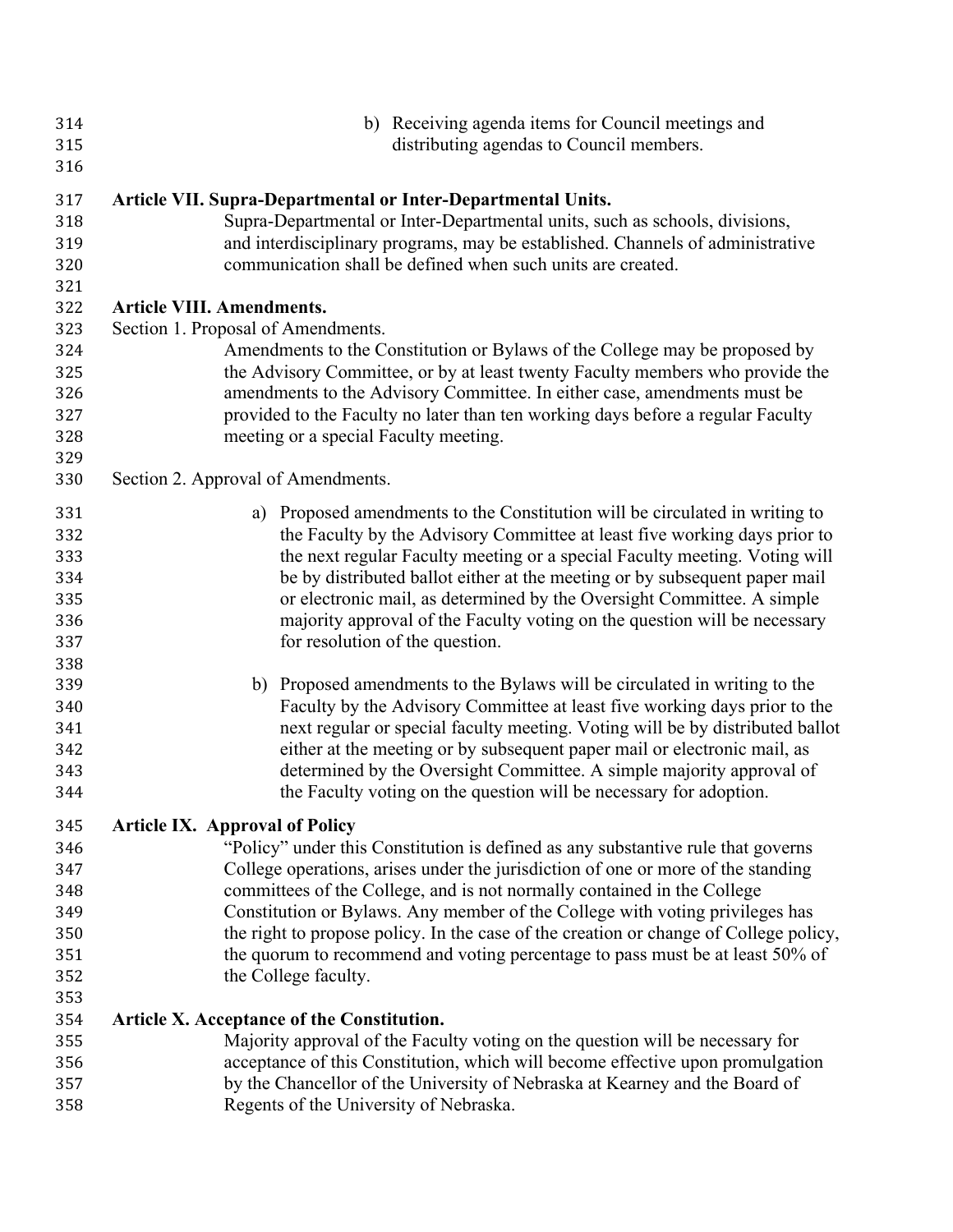| 359<br>360                                                                       | <b>Bylaws</b><br><b>UNK College of Arts and Sciences</b>                                                                                                                                                                                                                                                                                                                                                                                                                                                                                                                                                                                                                                                                                                                                                                                                                                                                                                                                                                                                       |
|----------------------------------------------------------------------------------|----------------------------------------------------------------------------------------------------------------------------------------------------------------------------------------------------------------------------------------------------------------------------------------------------------------------------------------------------------------------------------------------------------------------------------------------------------------------------------------------------------------------------------------------------------------------------------------------------------------------------------------------------------------------------------------------------------------------------------------------------------------------------------------------------------------------------------------------------------------------------------------------------------------------------------------------------------------------------------------------------------------------------------------------------------------|
| 361<br>362<br>363<br>364<br>365<br>366                                           | Section 1. Election of faculty to standing committees.<br>The Oversight Committee shall organize, conduct, and/or monitor the election processes of all<br>Standing Committee seats as required by the Constitution and in accordance with the following<br>Bylaws.                                                                                                                                                                                                                                                                                                                                                                                                                                                                                                                                                                                                                                                                                                                                                                                            |
| 367<br>368<br>369<br>370<br>371<br>372<br>373<br>374<br>375<br>376<br>377<br>378 | A. General: The election of Standing Committee members shall be conducted during spring<br>semester in two steps: division faculty shall nominate representatives in the primary election, and<br>the division faculty shall elect the representative for each division. In the primaries, the Dean or<br>designate shall submit to the faculty members of each division a list of all eligible division<br>faculty members for each committee. This will consist of all full-time faculty members who<br>would be expected to serve the full term of the position (e.g., are not imminently retiring). Any<br>faculty member that has received a nomination and whose willingness to serve has been<br>confirmed by the Oversight Committee shall be placed on the election ballot. The elections shall<br>be conducted in sequence: in even numbered years the Advisory Committee and Rank and<br>Tenure Committee elections will precede, but in odd numbered years the Educational Policy<br>Committee and Oversight Committee elections will occur first. |
| 379<br>380<br>381<br>382<br>383<br>384<br>385                                    | <b>B. Faculty Residency:</b> For purposes of distributing ballots to eligible voters, a faculty member<br>shall be considered a member of the department in which the larger portion of that person's<br>teaching load is assigned. Departmental membership, for the purposes of elections, shall be<br>required of all personnel. A faculty member whose load is evenly divided between two<br>departments or whose assignment is difficult to determine because of load fluctuations shall<br>declare department affiliation for purposes of voting and holding office.                                                                                                                                                                                                                                                                                                                                                                                                                                                                                      |
| 386<br>387<br>388<br>389<br>390<br>391                                           | C. Nomination Forms: The Oversight Committee shall distribute Nomination Forms to eligible<br>voters providing information regarding eligibility of nominees. The Nomination Form shall<br>provide a space for the written consent of a nominee in order for that person to be included on an<br>Election Ballot. E-mail or other electronic communication may be used in lieu of a written<br>nomination form and nominee consent.                                                                                                                                                                                                                                                                                                                                                                                                                                                                                                                                                                                                                            |
| 392<br>393<br>394<br>395<br>396<br>397<br>398                                    | <b>D. Nominees:</b> After the results of the nomination process have been determined, the Oversight<br>Committee shall create and distribute an Election Ballot that lists the names of all consenting<br>nominees as candidates for open seats. In the event that no single candidate receives a majority<br>of the votes cast, a runoff election between the two candidates receiving the highest number of<br>votes will decide the winner. Elected members shall assume their duties at the beginning of the<br>academic year and shall serve for three years.                                                                                                                                                                                                                                                                                                                                                                                                                                                                                             |
| 399                                                                              | <b>E. Validity of Election:</b> The Oversight Committee is responsible for ensuring that all elections                                                                                                                                                                                                                                                                                                                                                                                                                                                                                                                                                                                                                                                                                                                                                                                                                                                                                                                                                         |

- are fair and valid. Concerns about the validity of an election should be directed to the Oversight Committee. When the validity of an election is challenged, the Oversight Committee shall decide
- whether the election results should stand or be invalidated.
-